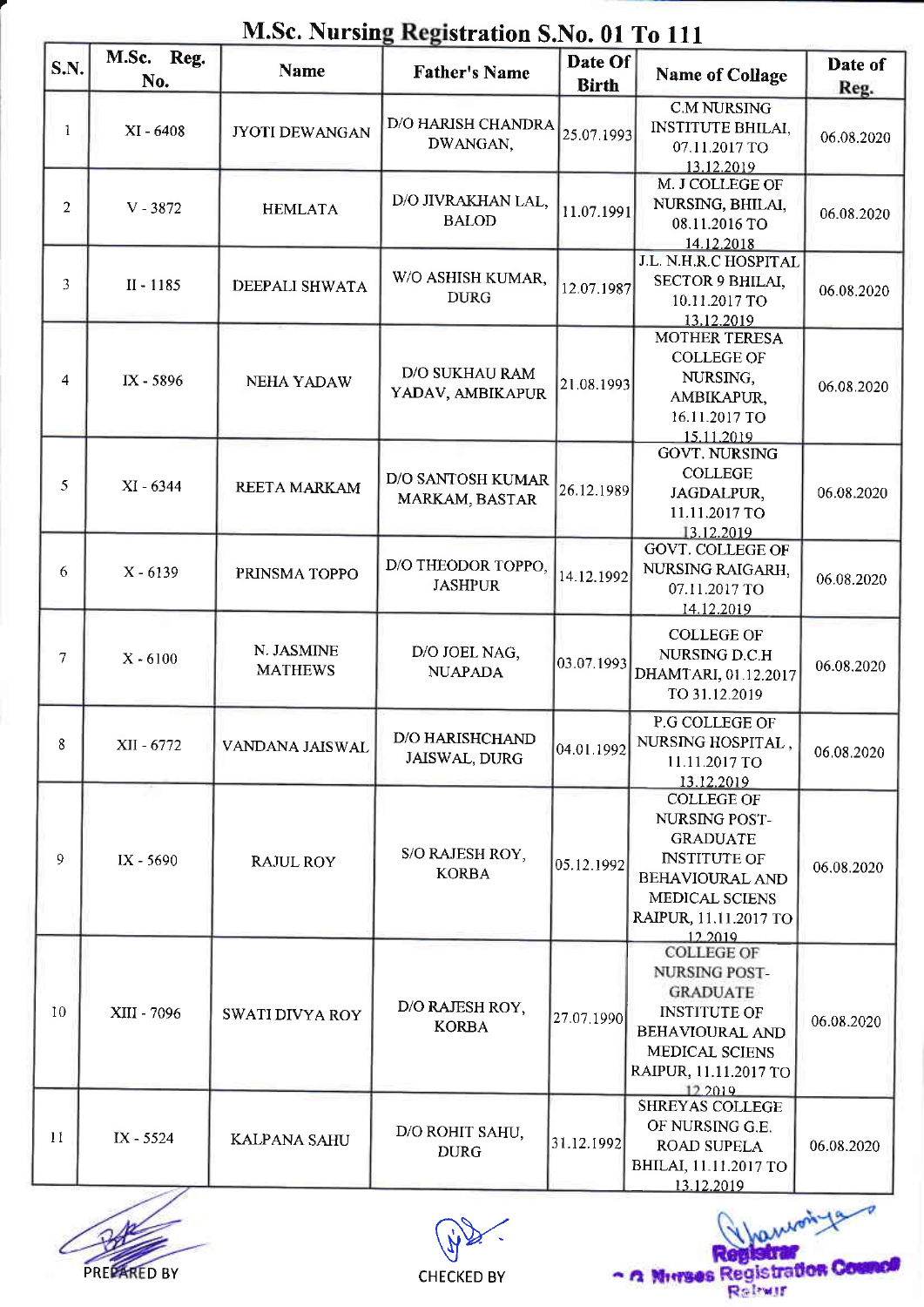| S.N.      | M.Sc. Reg.<br>No. | <b>Name</b>       | <b>Father's Name</b>                                 | Date Of<br><b>Birth</b> | <b>Name of Collage</b>                                                                                                                                          | Date of<br>Reg. |  |  |  |
|-----------|-------------------|-------------------|------------------------------------------------------|-------------------------|-----------------------------------------------------------------------------------------------------------------------------------------------------------------|-----------------|--|--|--|
| 12        | VIII - 5439       | LEENA MAHOBIA     | D/O KRISHNA KUMAR<br>MAHOBIA, DURG                   | 10.05.1994              | <b>SHREYAS COLLEGE</b><br>OF NURSING G.E.<br><b>ROAD SUPELA</b><br>BHILAI, 11.11.2017 TO<br>13.12.2019                                                          | 06.08.2020      |  |  |  |
| 13        | $I - 558$         | NAMITA SHIRLY LAL | W/O SANJAY KUMAR<br>LAL, DHAMTARI                    | 04.09.1983              | <b>SHREYAS COLLEGE</b><br>OF NURSING G.E.<br><b>ROAD SUPELA</b><br>BHILAI, 01.10.2015 TO<br>01.12.2018                                                          | 06.08.2020      |  |  |  |
| 14        | IX - 5673         | <b>RAMA DHRUW</b> | <b>D/O SHIV KUMAR</b><br>DHRUW, RAIPUR               | 05.03.1991              | <b>GOVT. NURSING</b><br>COLLEGE RAIPUR,<br>11.11.2017 TO<br>25.04.2019                                                                                          | 06.08.2020      |  |  |  |
| 15        | IX - 5807         | <b>RUPAM SAHU</b> | <b>D/O AJAY KUMAR</b><br>SAHU, DHAMTARI              | 02.02.1994              | <b>COLLEGE OF</b><br>NURSING POST-<br><b>GRADUATE</b><br><b>INSTITUTE OF</b><br><b>BEHAVIOURAL AND</b><br>MEDICAL SCIENS<br>RAIPUR, 07.11.2017 TO<br>29.02.2019 | 06.08.2020      |  |  |  |
| 16        | $VI - 4286$       | RENUKA DEVI       | D/O VISHNU PRASAD,<br><b>DURG</b>                    | 22.05.1992              | P.G COLLEGE OF<br>NURSING HOSPITAL<br>SECTOR BHILAI,<br>11.11.2017 TO<br>13.12.2019                                                                             | 06.08.2020      |  |  |  |
| 17        | IXI - 6413        | SRISHTI LAL       | D/o.- ARVIND KUMAR,<br><b>RAJNANDGAON</b>            |                         | <b>SHREYAS COLLEGE</b><br>OF NURING G.E.<br>21.12.1994 ROAD SUPELA BHILAI<br>C.G. 01.10.2017 TO<br>30.11.2019                                                   | 08.08.2020      |  |  |  |
| <b>18</b> | IXI - 6353        | RITURAJ DIWAN     | S/o.- CHHABI RAM<br>DIWAN,<br><b>MAHASAMUND</b>      |                         | <b>SHREYAS COLLEGE</b><br>OF NURING G.E.<br>11.03.1993 ROAD SUPELA BHILAI<br>C.G. 01.10.2017 TO<br>30.11.2019                                                   | 08.08.2020      |  |  |  |
| 19        | VIII - 5315       | MONA MESHRAM      | D/o.- VIRENDRA<br>MESHRAM, BHILAI,<br><b>DURG</b>    | 11,05.1991              | P.G. COLLEGE OF<br>NURSING HOSPITAL<br>SECTOR BHILAI C.G.<br>11.11.2017 TO<br>27.12.2019                                                                        | 08.08.2020      |  |  |  |
| 20        | IX - 6002         | DIPALI NAYAK      | D/o.- SAKET SINGH<br>NAYAK, JANJGIR<br><b>CHAMPA</b> | 10.07.1993              | APOLLO COLLEGE OF<br>NURSING ANJORA<br>DURG C.G. 24.11.2017<br>TO 16.12.2019                                                                                    | 08.08.2020      |  |  |  |
| 21        | IXI - 6582        | ARJU ANSHI KUJUR  | D/o.- PRADEEP KUJUR,<br><b>JASHPUR</b>               | 24.04.1993              | <b>HOLY CROSS</b><br><b>COLLEGE OF</b><br><b>NURSING</b><br><b>AMBIKAPUR C.G.</b><br>16.11.2017 TO<br>15.11.2019                                                | 08.08.2020      |  |  |  |
| 22        | VIII - 5309       | PRIYA MISHRA      | D/o.- RAMESH PRASAD<br>MISHRA, DURG                  | 10.08.1994              | MAITRI COLLGEG OF<br>NURSING ANJORA<br>DURG C.G. 11.11.2017<br>TO 14.12.2019                                                                                    | 08.08.2020      |  |  |  |
| 23        | IX - 6213         | DEEPTI CHOUHAN    | D/o.- OM PRAKASH<br>CHOUHAN, KANKER                  | 23.11.1993              | MAITRI COLLGEG OF<br>NURSING ANJORA<br>DURG C.G. 11.11.2017<br>TO 14.12.2019                                                                                    | 08.08.2020      |  |  |  |
|           |                   |                   |                                                      |                         |                                                                                                                                                                 |                 |  |  |  |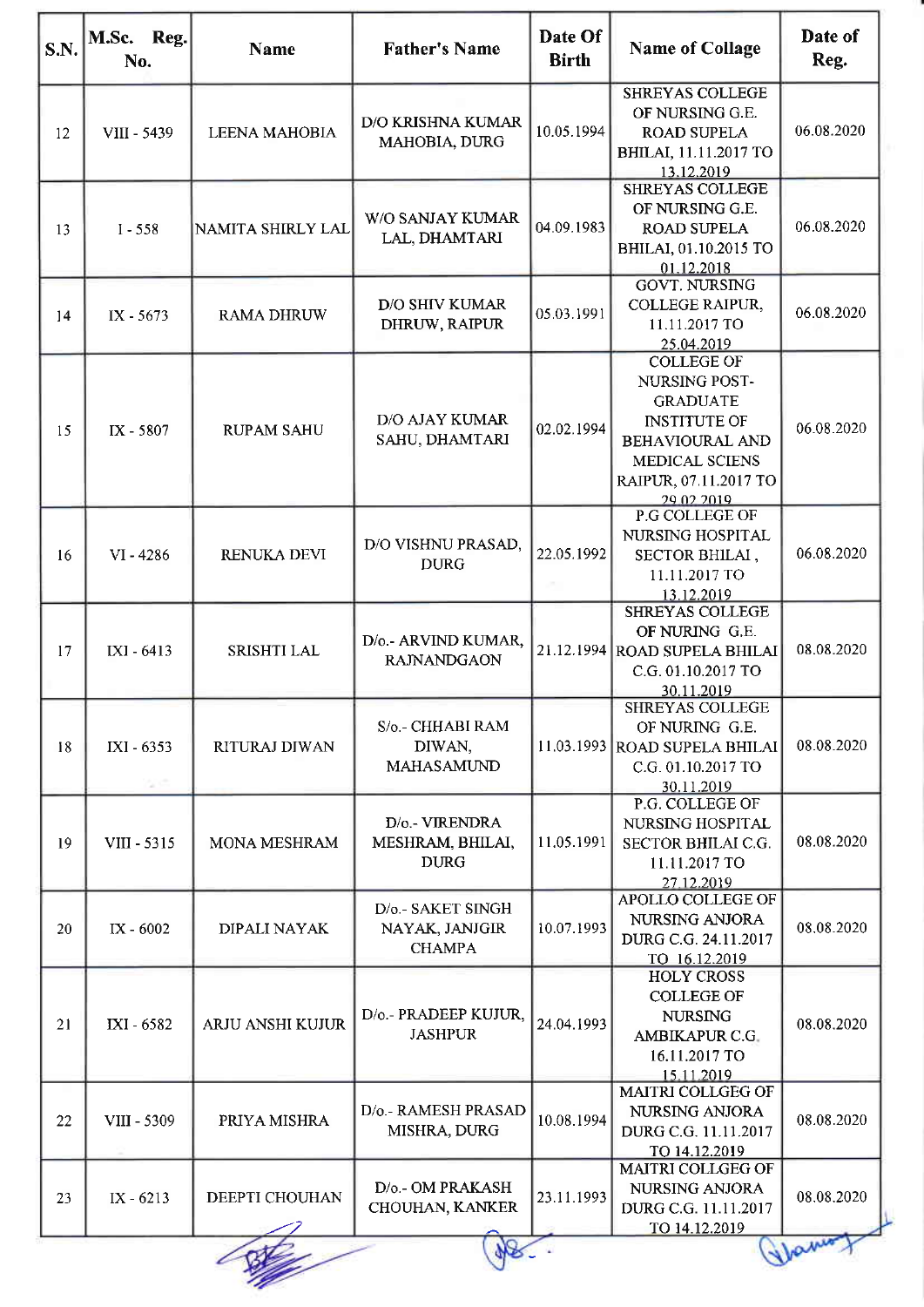| S.N. | M.Sc.<br>Reg.<br>No. | Name                          | <b>Father's Name</b>                                | Date Of<br><b>Birth</b> | <b>Name of Collage</b>                                                                                           | Date of<br>Reg. |
|------|----------------------|-------------------------------|-----------------------------------------------------|-------------------------|------------------------------------------------------------------------------------------------------------------|-----------------|
| 24   | IX - 5720            | <b>MUKESH KUMAR</b>           | S/o - GOKUL RAM,<br><b>BALOD</b>                    | 10.09.1988              | P.G. COLLEGE OF<br>NURSING HOSPITAL<br>SECTOR BHILAI C.G.<br>06.11.2017 TO<br>23.02.2020                         | 08.08.2020      |
| 25   | IX - 6049            | NEELAM SINGH<br><b>KANWAR</b> | D/o.- PRAMESHWAR<br>KANWAR, AMBIKAPUR               | 23.11.1993              | <b>HOLY CROSS</b><br><b>COLLEGE OF</b><br><b>NURSING</b><br><b>AMBIKAPUR C.G.</b><br>16.11.2017 TO<br>15.11.2019 | 08.08.2020      |
| 26   | VI-4590              | <b>GEETA SAHU</b>             | D/o.- DEENDAYAL-<br>SAHU, RAJNANDGAON               | 04.11.1992              | <b>CENTRAL INDIA</b><br><b>COLLEGE OF</b><br>NURSING DEWAD,<br>RAJNANDGAON C.G.<br>10.11.2017 TO<br>07.01.2020   | 08.08.2020      |
| 27   | $VI - 4032$          | SHEETAL SAHU                  | D/o.- KHEM LAL SAHU.<br><b>KORBA</b>                | 24.10.1991              | <b>GOVT. COLLEGE OF</b><br>NURSING, RAIGARH<br>C.G. 20.11.2017 TO<br>14.12.2019                                  | 08.08.2020      |
| 28   | $I - 70$             | <b>JAGRITI SAHU</b>           | D/o.-LAKHAN LAL<br>SAHU, JAGDALPUR                  | 21.10.1985              | <b>GOVT. NURSING</b><br><b>COLLEGE JAGDALPUR</b><br>C.G. 06.11.2017 TO<br>13.12.2019                             | 08.08.2020      |
| 29   | XI - 6571            | <b>RAJKUMARI</b>              | D/o.-BANSHI LAL,<br><b>DURG</b>                     |                         | <b>SHREYAS COLLEGE</b><br>OF NURING G.E.<br>15.04.1992 ROAD SUPELA BHILAI<br>C.G. 10.11.2017 TO<br>13.12.2019    | 08.08.2020      |
| 30   | XI - 6392            | <b>ANCHAL</b>                 | D/o.- CHANDRA<br>MOHAN,<br><b>RAJNANDGAON</b>       | 18.02.1994              | MAITRI COLLGEG OF<br>NURSING ANJORA<br>DURG C.G. 11.11.2017<br>TO 14.12.2019                                     | 08.08.2020      |
| 31   | IX - 5577            | <b>JYOTI YADAV</b>            | D/o.- BINDESHWARI<br>PRASAD YADAV,<br><b>KORIYA</b> | 26.01.1993              | <b>GOVT. COLLEGE OF</b><br>NURSING, RAIGARH<br>C.G. 06.11.2017 TO<br>14.12.2019                                  | 08.08.2020      |
| 32   | IX - 5822            | <b>VIJAY RATRE</b>            | D/o.- SURITA RAM,<br><b>JANJGIR CHAMPA</b>          | 19.07.1993              | <b>GOVT. NURSING</b><br><b>COLLEGE JAGDALPUR</b><br>C.G. 11.11.2017 TO<br>13.12.2019                             | 08.08.2020      |
| 33   | IX - 5785            | <b>BABITA DHRUW</b>           | D/o.- P.R. DHRUW,<br><b>RAIPUR</b>                  | 24.12.1993              | <b>GOVT. NURSING</b><br><b>COLLEGE JAGDALPUR</b><br>C.G. 07.11.2017 TO<br>13.12.2019                             | 08.08.2020      |
| 34   | VIII - 5248          | PEEYUSH MESHRAM               | S/o.- GIRWAR<br>MESHRAM, DHAMTARI                   | 16.01.1989              | <b>COLLEGE OF</b><br>NURSING D.C.H.<br>DHAMTARI C.G.<br>01.12.2017 TO<br>31.12.2019                              | 08.08.2020      |
| 35   | $X - 6058$           | <b>JYOTI GUPTA</b>            | D/o.- SUDAMA PRASAD,<br><b>BASTAR</b>               | 04.07.1994              | <b>GOVT. NURSING</b><br><b>COLLEGE JAGDALPUR</b><br>C.G. 06.11.2017 TO<br>13.12.2019                             | 08.08.2020      |
|      |                      |                               |                                                     |                         |                                                                                                                  |                 |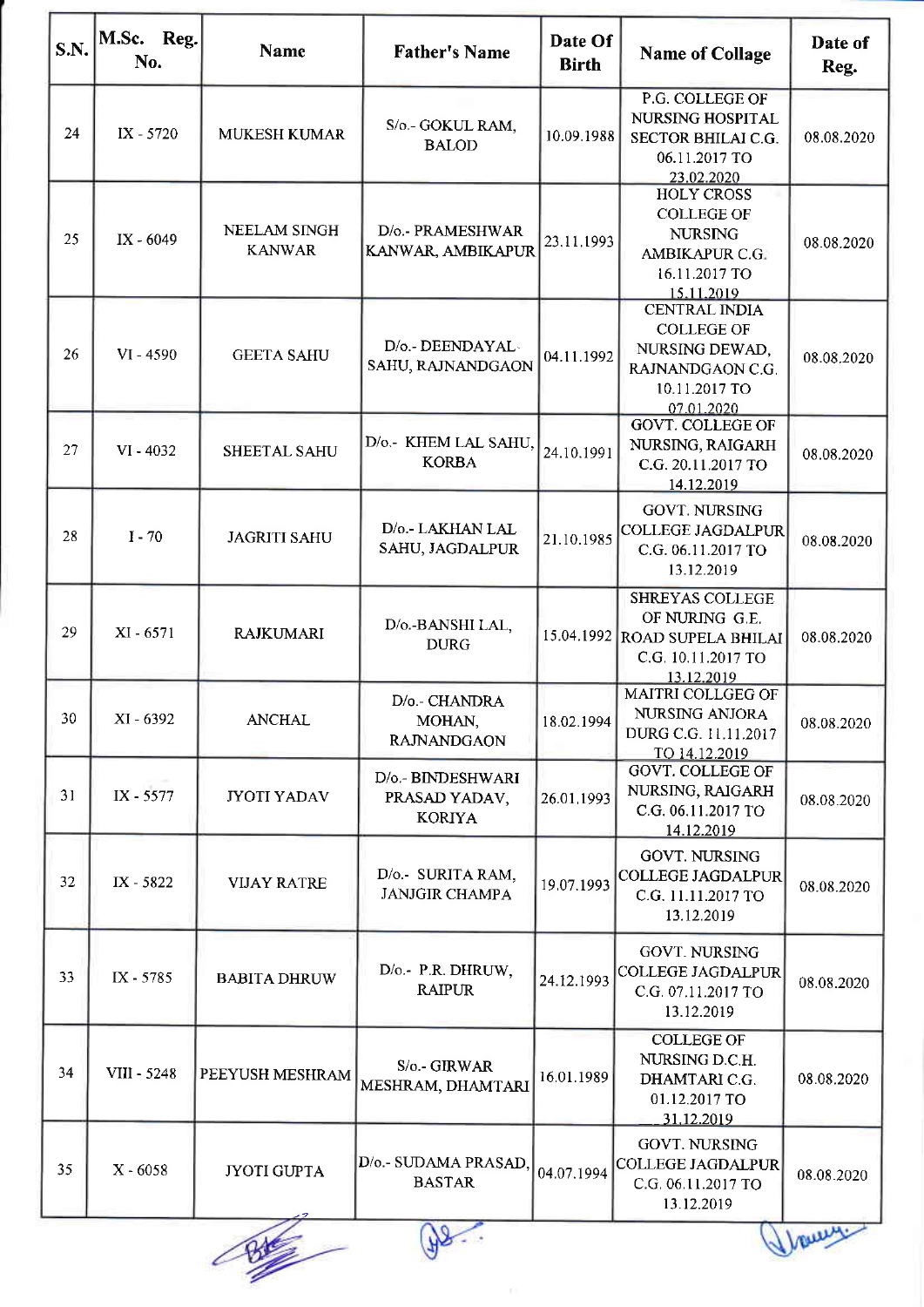| S.N. | M.Sc.<br>Reg.<br>No. | Name                               | <b>Father's Name</b>                                   | Date Of<br><b>Birth</b> | <b>Name of Collage</b>                                                                                                     | Date of<br>Reg. |
|------|----------------------|------------------------------------|--------------------------------------------------------|-------------------------|----------------------------------------------------------------------------------------------------------------------------|-----------------|
| 36   | $XI - 6311$          | <b>KUMARI KIRTI</b>                | D/o.- KAUSHAL<br>PRASAD, BALOD                         | 29.03.1993              | <b>GOVT. NURSING</b><br><b>COLLEGE JAGDALPUR</b><br>C.G. 11.11.2017 TO<br>13.12.2019                                       | 08.08.2020      |
| 37   | $V - 3591$           | <b>BHARTI</b>                      | D/o.- SUKHU RAM                                        | 04.03.1991              | <b>RITEE COLLEGE OF</b><br><b>NURSING</b><br>CHHATAUNA,<br><b>MANDIR HASAUD</b><br>RAIPUR C.G. 11.11.2017<br>TO 30.12.2019 | 08.08.2020      |
| 38   | IX - 5956            | <b>MANISHA ROY</b>                 | D/o.- CHITTARANJAA<br>ROY, JAGDALPUR,<br><b>BASTAR</b> | 12.04.1993              | <b>GRACIOUS COLLEGE</b><br>OF NURSING,<br>ABHANOUR, RAIPUR<br>C.G. 17.11.2017 TO<br>31,10.2019                             | 08.08.2020      |
| 39   | IXI - 6334           | MAMTA SINHA                        | D/o.-L.N. SINHA,<br><b>BHILAI</b>                      | 31.12.1992              | <b>SHRI</b><br>SHANKARACAHRYA<br><b>COLLEGE OF</b><br>NURSING BHILAI C.G.<br>10.11.2017 TO<br>13.12.2020                   | 08.08.2020      |
| 40   | VIII - 5456          | <b>DAMINEE PATEL</b>               | D/o.- MULARAM,<br><b>RAIGARH</b>                       | 25.11.1993              | <b>GOVT. NURSING</b><br><b>COLLEGE RAIPUR C.G.</b><br>11.11.2017 TO<br>25.02.2020                                          | 08.08.2020      |
| 41   | $X - 6053$           | <b>SONAL SAGUN</b>                 | D/o.- SUDHIR SAGUN,<br><b>DURG</b>                     | 07.09.1993              | <b>SHRI</b><br>SHANKARACAHRYA<br><b>COLLEGE OF</b><br>NURSING BHILAI C.G.<br>10.11.2017 TO<br>13.12.2020                   | 08.08.2020      |
| 42   | IX - 5717            | <b>NEELU</b>                       | D/o.- KRISHNA,<br><b>RAJNANDGAON</b>                   | 22.06.1994              | <b>MAITRI COLLGEG OF</b><br>NURSING ANJORA<br>DURG C.G. 11.11.2017<br>TO 14.12.2019                                        | 08.08.2020      |
| 43   | IX - 5817            | <b>RAKHI</b>                       | D/o.- SHIV CHARAN,<br><b>RAIPUR</b>                    | 30.08.1993              | <b>GOVT. COLLEGE OF</b><br>NURSING, RAIGARH<br>C.G. 08.11.2017 TO<br>14.12.2019                                            | 08.08.2020      |
| 44   | VIII - 5233          | NEHA MAITHIL<br><b>KSHATRIYA</b>   | D/o - PAWAN MAITHIL<br>KSHATRIYA, DURG                 | 29.06.1992              | P.G. COLLEGE OF<br>NURSING HOSPITAL<br><b>SECTOR BHILAI C.G.</b><br>06.11.2017 TO<br>23.02.2020                            | 08.08.2020      |
| 45   | VIII - 5420          | <b>SEEMA ANANT</b>                 | D/o.- RAMKRISHNA<br>ANANT,<br><b>RAJNANDGAON</b>       | 25.12.1992              | MAITRI COLLGEG OF<br>NURSING ANJORA<br>DURG C.G. 10.11.2017<br>TO 14.12.2019                                               | 08.08.2020      |
| 46   | $I - 519$            | SHREERAMA NAIR                     | D/o.- M.S. NAIR, RAIPUR 28.09.1979                     |                         | <b>GOVT. NURSING</b><br><b>COLLEGE JAGDALPUR</b><br>C.G. 07.11.2017 TO<br>13.12.2019                                       | 08.08.2020      |
| 47   | XI - 6584            | <b>SHRADDHA</b><br><b>TRIPATHI</b> | D/o.- SHIV PRASAD<br>TRIPATHI, DHAMTARI                | 02.01.1994              | <b>GOVT. NURSING</b><br><b>COLLEGE JAGDALPUR</b><br>C.G. 06.11.2017 TO<br>13.12.2019                                       | 08.08.2020      |
|      |                      |                                    |                                                        |                         |                                                                                                                            |                 |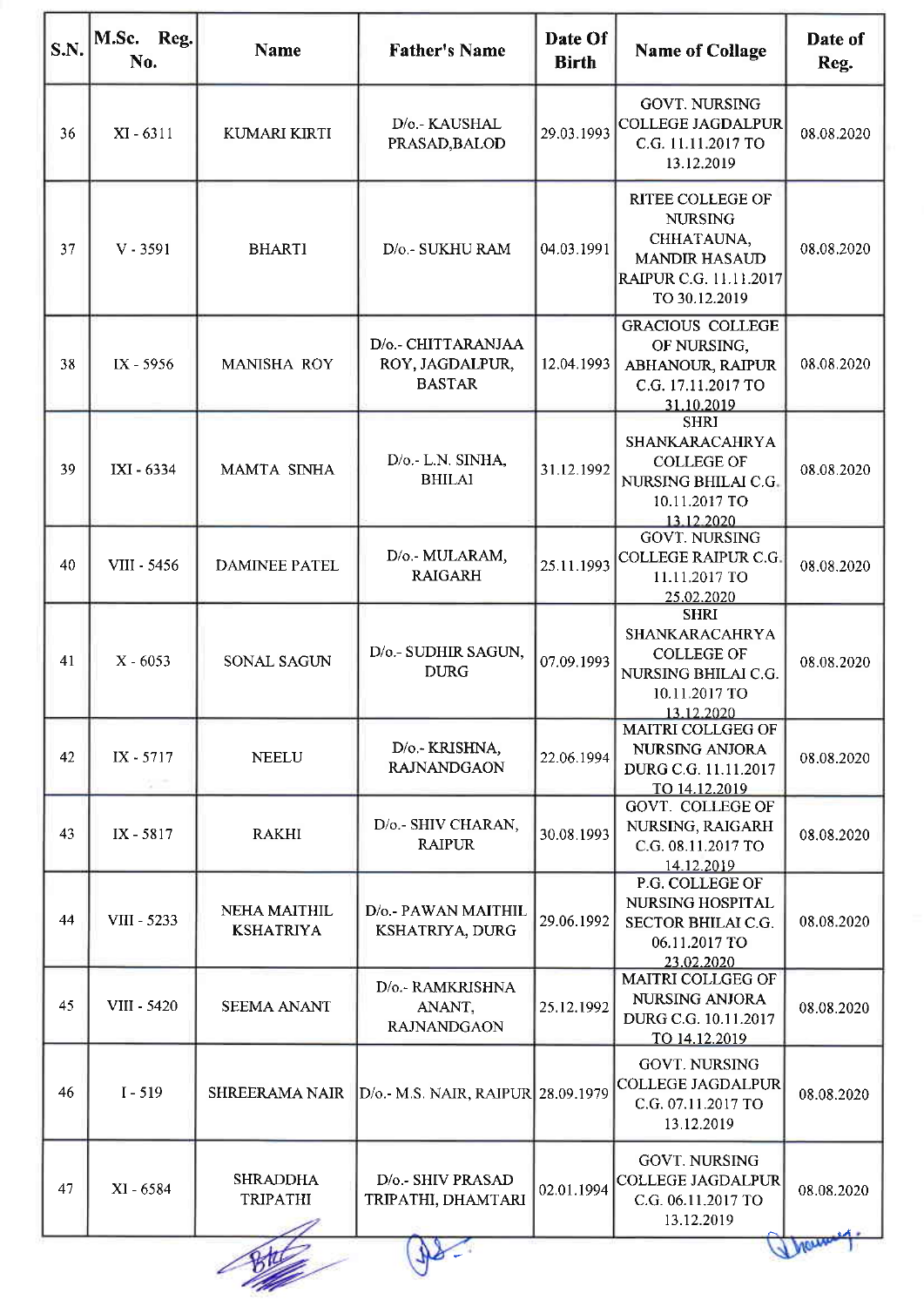| S.N. | M.Sc.<br>Reg.<br>No. | <b>Name</b>                          | <b>Father's Name</b>                                 | Date Of<br><b>Birth</b> | <b>Name of Collage</b>                                                                                                                                                 | Date of<br>Reg. |
|------|----------------------|--------------------------------------|------------------------------------------------------|-------------------------|------------------------------------------------------------------------------------------------------------------------------------------------------------------------|-----------------|
| 48   | IX - 5520            | <b>SANJAY KUMAR</b><br><b>THAKUR</b> | S/o.-LAKSHMAN<br>KUMAR THAKUR,<br><b>RAIPUR</b>      | 02.11.1990              | <b>COLLEGE OF</b><br>NURSING POST-<br><b>GRADUATE</b><br><b>INSTITUTE OF</b><br><b>BEHAVIOURAL AND</b><br>MEDICAL SCIENCES,<br>RAIPUR C.G. 11.11.2017<br>TO 04.06.2020 | 08.08.2020      |
| 49   | $X - 5927$           | <b>ANAND KUMAR</b>                   | S/o.- NAND LAL<br>PRASAD, BIHAR                      | 15.02.1994              | <b>COLLEGE OF</b><br>NURSING D.C.H.<br>DHAMTARI C.G.<br>01.12.2017 TO<br>31.12.2019                                                                                    | 08.08.2020      |
| 50   | IX - 5783            | <b>SUMAN SINHA</b>                   | D/o.- B.L. SINHA,<br><b>RAJNANDGAON</b>              | 25.02.1993              | MAITRI COLLGEG OF<br><b>NURSING ANJORA</b><br>DURG C.G. 22.11.2017<br>TO 14.12.2019                                                                                    | 08.08.2020      |
| 51   | VII - 5308           | SUPARNA MANDAL                       | D/o.- ARCHYUT<br>MANDAL, KANKER                      | 12.07.1992              | <b>MAITRI COLLGEG OF</b><br>NURSING ANJORA<br>DURG C.G. 11.11.2017<br>TO 14.12.2019                                                                                    | 08.08.2020      |
| 52   | $IX - 6413$          | <b>SRISHTI LAL</b>                   | D/o - ARVIND KUMAR,<br><b>RAJNANDGAON</b>            |                         | <b>SHREYAS COLLEGE</b><br>OF NURSING G.E.<br>21.12.1994 ROAD SUPELA BHILAI<br>C.G. 01.10.2017 TO<br>30.11.2019                                                         | 08.08.2020      |
| 53   | $IX - 6353$          | RITURAJ DIWAN                        | S/o.- CHHABI RAM<br>DIWAN,<br><b>MAHASAMUND</b>      |                         | <b>SHREYAS COLLEGE</b><br>OF NURSING G.E.<br>11.03.1993 ROAD SUPELA BHILAI<br>C.G. 01.10.2017 TO<br>30.11.2019                                                         | 08.08.2020      |
| 54   | VIII - 5315          | <b>MONA MESHRAM</b>                  | D/o.- VIRENDRA<br>MESHRAM, BHILAI,<br><b>DURG</b>    | 11.05.1991              | P.G. COLLEGE OF<br>NURSING HOSPITAL<br><b>SECTOR BHILAI C.G.</b><br>11.11.2017 TO<br>27.12.2019                                                                        | 08.08.2020      |
| 55   | IX - 6002            | <b>DIPALI NAYAK</b>                  | D/o.- SAKET SINGH<br>NAYAK, JANJGIR<br><b>CHAMPA</b> | 10.07.1993              | APOLLO COLLEGE OF<br>NURSING ANJORA<br>DURG C.G. 24.11.2017<br>TO 16.12.2019                                                                                           | 08.08.2020      |
| 56   | IXI - 6582           | ARJU ANSHI KUJUR                     | D/o.- PRADEEP KUJUR,<br><b>JASHPUR</b>               | 24.04.1993              | <b>HOLY CROSS</b><br><b>COLLEGE OF</b><br><b>NURSING</b><br>AMBIKAPUR C.G.<br>16.11.2017 TO<br>15.11.2019                                                              | 08.08.2020      |
| 57   | VIII - 5309          | PRIYA MISHRA                         | D/o.- RAMESH PRASAD<br>MISHRA, DURG                  | 10.08.1994              | MAITRI COLLGEG OF<br><b>NURSING ANJORA</b><br>DURG C.G. 11.11.2017<br>TO 14.12.2019                                                                                    | 08.08.2020      |
| 58   | $IX - 6213$          | <b>DEEPTI CHOUHAN</b>                | D/o.- OM PRAKASH<br>CHOUHAN, KANKER                  | 23.11.1993              | MAITRI COLLGEG OF<br>NURSING ANJORA<br>DURG C.G. 11.11.2017<br>TO 14.12.2019                                                                                           | 08.08.2020      |
| 59   | IX - 5720            | <b>MUKESH KUMAR</b>                  | S/o.- GOKUL RAM,<br><b>BALOD</b>                     | 10.09.1988              | P.G. COLLEGE OF<br>NURSING HOSPITAL<br>SECTOR BHILAI C.G.<br>06.11.2017 TO<br>23.02.2020                                                                               | 08.08.2020      |
|      |                      |                                      |                                                      |                         |                                                                                                                                                                        | Vlace           |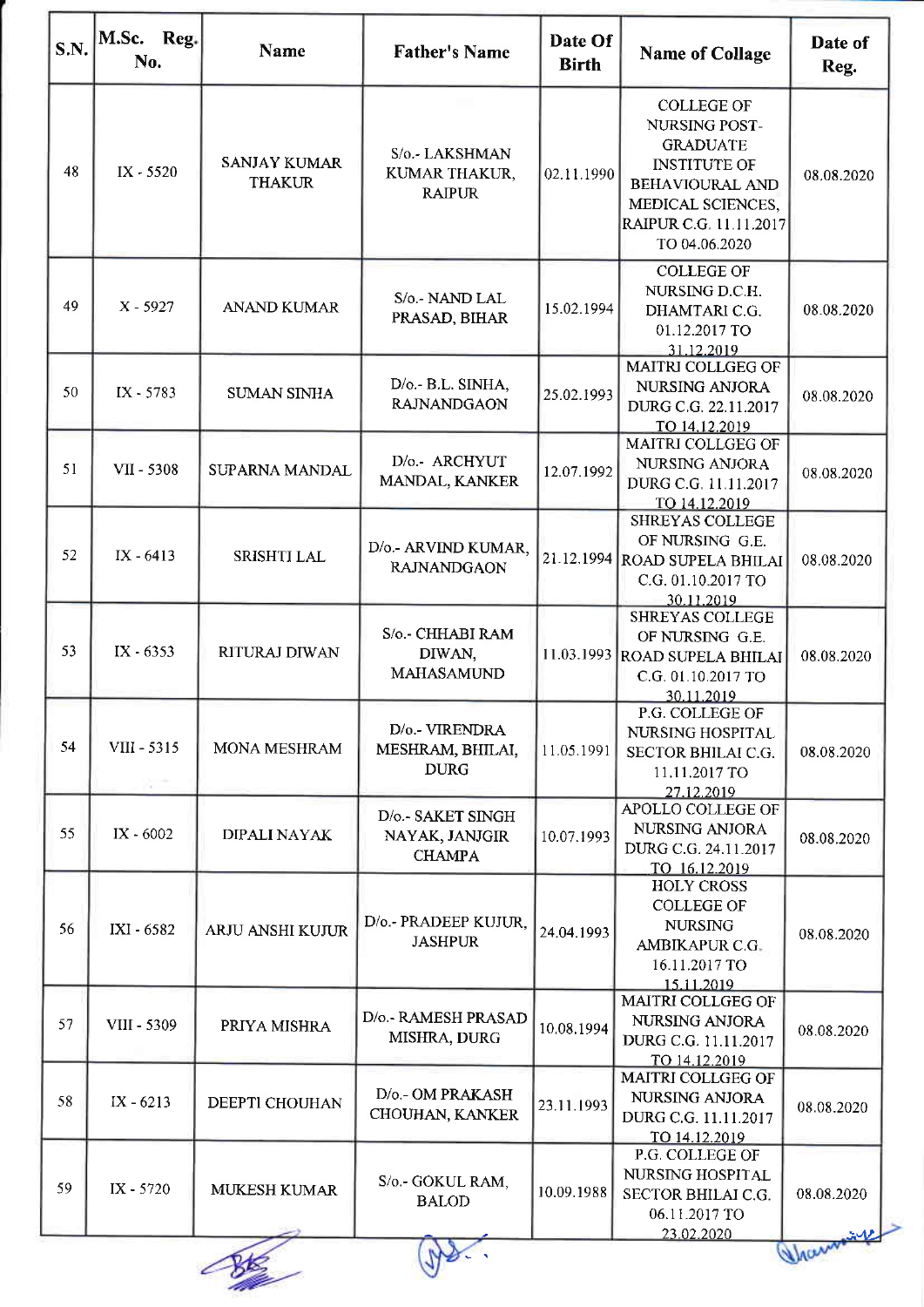| S.N. | M.Sc.<br>Reg.<br>No. | <b>Name</b>                   | <b>Father's Name</b>                                | Date Of<br><b>Birth</b> | <b>Name of Collage</b>                                                                                                | Date of<br>Reg. |  |  |  |
|------|----------------------|-------------------------------|-----------------------------------------------------|-------------------------|-----------------------------------------------------------------------------------------------------------------------|-----------------|--|--|--|
| 60   | IX - 6049            | NEELAM SINGH<br><b>KANWAR</b> | D/o.- PRAMESHWAR<br>KANWAR, AMBIKAPUR               | 23.11.1993              | <b>HOLY CROSS</b><br><b>COLLEGE OF</b><br><b>NURSING</b><br>AMBIKAPUR C.G.<br>16.11.2017 TO<br>15.11.2019             | 08.08.2020      |  |  |  |
| 61   | $VI - 4590$          | <b>GEETA SAHU</b>             | D/o.- DEENDAYAL<br>SAHU, RAJNANDGAON                | 04.11.1992              | <b>CENTRAL INDIA</b><br><b>COLLEGE OF</b><br>NURSING DEWAD,<br><b>RAJNANDGAON C.G.</b><br>10.11.2017 TO<br>07.01.2020 | 08.08.2020      |  |  |  |
| 62   | $VI - 4032$          | SHEETAL SAHU                  | D/o. KHEM LAL SAHU,<br><b>KORBA</b>                 | 24.10.1991              | <b>GOVT. COLLEGE OF</b><br>NURSING, RAIGARH<br>C.G. 20.11.2017 TO<br>14.12.2019                                       | 08.08.2020      |  |  |  |
| 63   | $I - 70$             | <b>JAGRITI SAHU</b>           | D/o.- LAKHAN LAL<br>SAHU, JAGDALPUR                 | 21.10.1985              | <b>GOVT. NURSING</b><br><b>COLLEGE JAGDALPUR</b><br>C.G. 06.11.2017 TO<br>13.12.2019                                  | 08.08.2020      |  |  |  |
| 64   | XI - 6571            | <b>RAJKUMARI</b>              | D/o.-BANSHI LAL,<br><b>DURG</b>                     |                         | <b>SHREYAS COLLEGE</b><br>OF NURING G.E.<br>15.04.1992 ROAD SUPELA BHILAI<br>C.G. 10.11.2017 TO<br>13.12.2019         | 08.08.2020      |  |  |  |
| 65   | XI - 6392            | <b>ANCHAL</b>                 | D/o.- CHANDRA<br>MOHAN,<br><b>RAJNANDGAON</b>       | 18.02.1994              | MAITRI COLLGEG OF<br>NURSING ANJORA<br>DURG C.G. 11.11.2017<br>TO 14.12.2019                                          | 08.08.2020      |  |  |  |
| 66   | IX - 5577            | <b>JYOTI YADAV</b>            | D/o.- BINDESHWARI<br>PRASAD YADAV,<br><b>KORIYA</b> | 26.01.1993              | <b>GOVT. COLLEGE OF</b><br>NURSING, RAIGARH<br>C.G. 06.11.2017 TO<br>14.12.2019                                       | 08.08.2020      |  |  |  |
| 67   | IX - 5822            | <b>VIJAY RATRE</b>            | D/o.- SURITA RAM,<br><b>JANJGIR CHAMPA</b>          | 19.07.1993              | <b>GOVT. NURSING</b><br><b>COLLEGE JAGDALPUR</b><br>C.G. 11.11.2017 TO<br>13.12.2019                                  | 08.08.2020      |  |  |  |
| 68   | IX - 5785            | <b>BABITA DHRUW</b>           | D/o - P.R. DHRUW,<br><b>RAIPUR</b>                  | 24.12.1993              | <b>GOVT. NURSING</b><br><b>COLLEGE JAGDALPUR</b><br>C.G. 07.11.2017 TO<br>13.12.2019                                  | 08.08.2020      |  |  |  |
| 69   | VIII - 5248          | PEEYUSH MESHRAM               | S/o.- GIRWAR<br>MESHRAM, DHAMTARI                   | 16.01.1989              | <b>COLLEGE OF</b><br>NURSING D.C.H.<br>DHAMTARI C.G.<br>01.12.2017 TO<br>31.12.2019                                   | 08.08.2020      |  |  |  |
| 70   | $X - 6058$           | <b>JYOTI GUPTA</b>            | D/o.- SUDAMA PRASAD,<br><b>BASTAR</b>               | 04.07.1994              | <b>GOVT. NURSING</b><br><b>COLLEGE JAGDALPUR</b><br>C.G. 06.11.2017 TO<br>13.12.2019                                  | 08.08.2020      |  |  |  |
| 71   | XI - 6311            | KUMARI KIRTI                  | D/o.- KAUSHAL<br>PRASAD, BALOD                      | 29.03.1993              | <b>GOVT. NURSING</b><br><b>COLLEGE JAGDALPUR</b><br>C.G. 11.11.2017 TO<br>13.12.2019                                  | 08.08.2020      |  |  |  |
|      | Vlacemon!            |                               |                                                     |                         |                                                                                                                       |                 |  |  |  |

D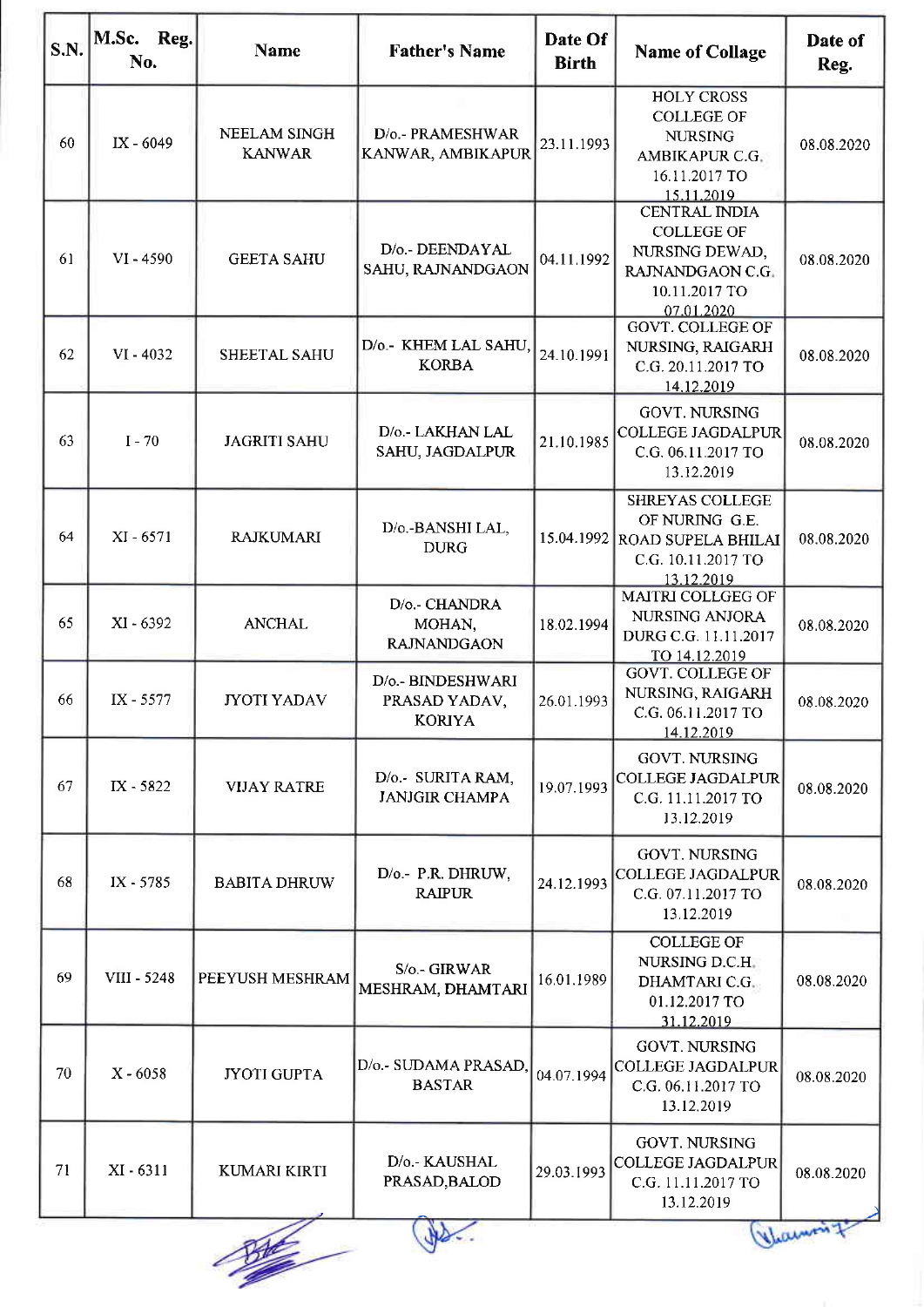| S.N. | M.Sc.<br>Reg.<br>No. | Name                                    | <b>Father's Name</b>                                   | Date Of<br><b>Birth</b> | Name of Collage                                                                                                     | Date of<br>Reg. |
|------|----------------------|-----------------------------------------|--------------------------------------------------------|-------------------------|---------------------------------------------------------------------------------------------------------------------|-----------------|
| 72   | $V - 3591$           | <b>BHARTI</b>                           | D/o - SUKHU RAM                                        | 04.03.1991              | RITEE COLLEGE OF<br><b>NURSING</b><br>CHHATAUNA,<br><b>MANDIR HASAUD</b><br>RAIPUR C.G. 11.11.2017<br>TO 30.12.2019 | 08.08.2020      |
| 73   | IX - 5956            | MANISHA ROY                             | D/o.- CHITTARANJAA<br>ROY, JAGDALPUR,<br><b>BASTAR</b> | 12.04.1993              | <b>GRACIOUS COLLEGE</b><br>OF NURSING,<br>ABHANOUR, RAIPUR<br>C.G. 17.11.2017 TO<br>31.10.2019                      | 08.08.2020      |
| 74   | IXI - 6334           | <b>MAMTA SINHA</b>                      | D/o.- L.N. SINHA,<br><b>BHILAI</b>                     | 31.12.1992              | <b>SHRI</b><br>SHANKARACAHRYA<br><b>COLLEGE OF</b><br>NURSING BHILAI C.G.<br>10.11.2017 TO<br>13.12.2020            | 08.08.2020      |
| 75   | VIII - 5456          | <b>DAMINEE PATEL</b>                    | D/o.- MULARAM,<br><b>RAIGARH</b>                       | 25.11.1993              | <b>GOVT. NURSING</b><br><b>COLLEGE RAIPUR C.G.</b><br>11.11.2017 TO<br>25.02.2020                                   | 08.08.2020      |
| 76   | $X - 6053$           | SONAL SAGUN                             | D/o.- SUDHIR SAGUN,<br><b>DURG</b>                     | 07.09.1993              | <b>SHRI</b><br>SHANKARACAHRYA<br><b>COLLEGE OF</b><br>NURSING BHILAI C.G.<br>10.11.2017 TO<br>13.12.2020            | 08.08.2020      |
| 77   | $IX - 5717$          | <b>NEELU</b>                            | D/o.- KRISHNA,<br><b>RAJNANDGAON</b>                   | 22.06.1994              | <b>MAITRI COLLGEG OF</b><br>NURSING ANJORA<br>DURG C.G. 11.11.2017<br>TO 14.12.2019                                 | 08.08.2020      |
| 78   | IX - 5817            | <b>RAKHI</b>                            | D/o.- SHIV CHARAN,<br><b>RAIPUR</b>                    | 30.08.1993              | GOVT. COLLEGE OF<br>NURSING, RAIGARH<br>C.G. 08.11.2017 TO<br>14.12.2019                                            | 08.08.2020      |
| 79   | VIII - 5233          | <b>NEHA MAITHIL</b><br><b>KSHATRIYA</b> | D/o.- PAWAN MAITHIL<br>KSHATRIYA, DURG                 | 29.06.1992              | P.G. COLLEGE OF<br>NURSING HOSPITAL<br><b>SECTOR BHILAI C.G.</b><br>06.11.2017 TO<br>23.02.2020                     | 08.08.2020      |
| 80   | VIII - 5420          | <b>SEEMA ANANT</b>                      | D/o.- RAMKRISHNA<br>ANANT,<br><b>RAJNANDGAON</b>       | 25.12.1992              | MAITRI COLLGEG OF<br><b>NURSING ANJORA</b><br>DURG C.G. 10.11.2017<br>TO 14.12.2019                                 | 08.08.2020      |
| 81   | $I - 519$            | SHREERAMA NAIR                          | D/o.- M.S. NAIR, RAIPUR 28.09.1979                     |                         | <b>GOVT. NURSING</b><br><b>COLLEGE JAGDALPUR</b><br>C.G. 07.11.2017 TO<br>13.12.2019                                | 08.08.2020      |
| 82   | XI - 6584            | <b>SHRADDHA</b><br><b>TRIPATHI</b>      | D/o.- SHIV PRASAD<br>TRIPATHI, DHAMTARI                | 02.01.1994              | <b>GOVT. NURSING</b><br><b>COLLEGE JAGDALPUR</b><br>C.G. 06.11.2017 TO<br>13.12.2019                                | 08.08.2020      |
|      |                      |                                         |                                                        |                         |                                                                                                                     | (Vicenion 7)    |

**Starting** ۷

Channon 7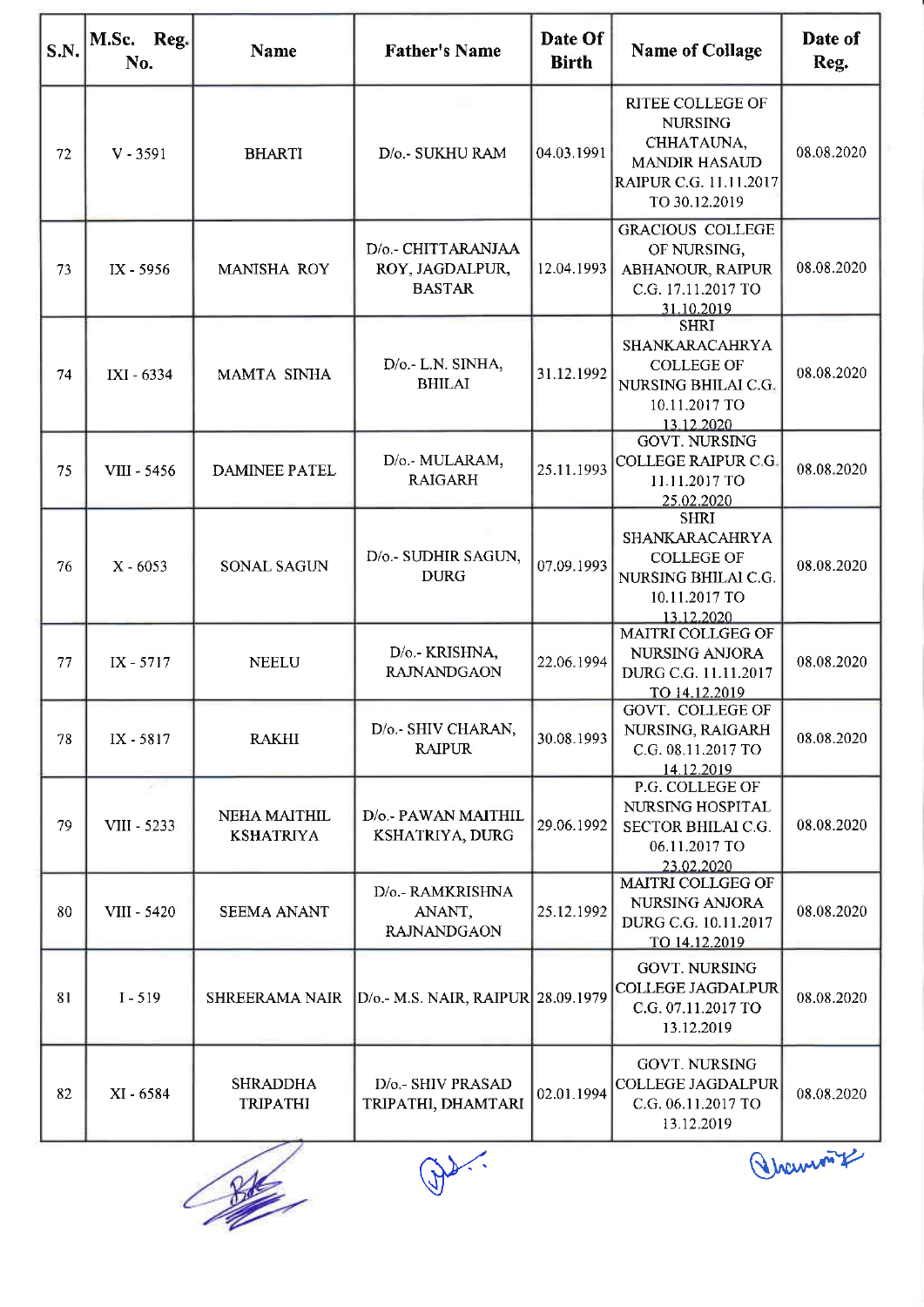| S.N. | M.Sc. Reg.<br>No. | <b>Name</b>                          | <b>Father's Name</b>                             | Date Of<br><b>Birth</b> | <b>Name of Collage</b>                                                                                                                                          | Date of<br>Reg. |
|------|-------------------|--------------------------------------|--------------------------------------------------|-------------------------|-----------------------------------------------------------------------------------------------------------------------------------------------------------------|-----------------|
| 83   | IX - 5520         | <b>SANJAY KUMAR</b><br><b>THAKUR</b> | S/o.- LAKSHMAN<br>KUMAR THAKUR,<br><b>RAIPUR</b> | 02.11.1990              | <b>COLLEGE OF</b><br>NURSING POST-<br><b>GRADUATE</b><br><b>INSTITUTE OF</b><br>BEHAVIOURAL AND<br>MEDICAL SCIENCES,<br>RAIPUR C.G. 11.11.2017<br>TO 04.06.2020 | 08.08.2020      |
| 84   | X - 5927          | <b>ANAND KUMAR</b>                   | S/o.- NAND LAL<br>PRASAD, BIHAR                  | 15.02.1994              | <b>COLLEGE OF</b><br>NURSING D.C.H.<br>DHAMTARI C.G.<br>01.12.2017 TO<br>31.12.2019                                                                             | 08.08.2020      |
| 85   | IX - 5783         | <b>SUMAN SINHA</b>                   | D/o.- B.L. SINHA,<br><b>RAJNANDGAON</b>          | 25.02.1993              | MAITRI COLLGEG OF<br><b>NURSING ANJORA</b><br>DURG C.G. 22.11.2017<br>TO 14.12.2019                                                                             | 08.08.2020      |
| 86   | VII - 5308        | SUPARNA MANDAL                       | D/o.- ARCHYUT<br>MANDAL, KANKER                  | 12.07.1992              | MAITRI COLLGEG OF<br>NURSING ANJORA<br>DURG C.G. 11.11.2017<br>TO 14.12.2019                                                                                    | 08.08.2020      |
| 87   | IV - 2654         | ANJUBALA JANGHEL                     | D/o.- CHINTA RAM<br>JANGHEL, RAIPUR              | 30.70.1989              | <b>RITEE COLLEGE OF</b><br><b>NURSING</b><br>CHHATAUNA,<br><b>MANDIR HASAUD</b><br>RAIPUR C.G. 07.11.2017<br>TO 31.12.2019                                      | 08.08.2020      |
| 88   | XIII - 7139       | <b>VARSHA UKEY</b>                   | D/o.- ASHOK UKEY,<br><b>RAJNANDGAON</b>          | 16.06.1992              | MAITRI COLLGEG OF<br><b>NURSING ANJORA</b><br>DURG C.G. 11.11.2017<br>TO 14.12.2019                                                                             | 08.08.2020      |
| 89   | VII - 4827        | <b>NEHA MASIH</b>                    | D/o.- ANAND MASIH,<br><b>BILASPUR</b>            | 20.03.1993              | P G. COLLEGE OF<br>NURSING HOSPITAL<br><b>SECTOR BHILAI C.G.</b><br>16.11.2017 TO<br>23.02.2020                                                                 | 08.08.2020      |
| 90   | IX - 5595         | <b>AYUSH KUMAR</b>                   | D/o - ASHOK KUMAR.<br><b>RAJNANDGAON</b>         | 02.08.1992              | <b>COLLEGE OF</b><br>NURSING D.C.H.<br>DHAMTARI C.G.<br>01.12.2017 TO<br>01.01.2020                                                                             | 08.08.2020      |
| 91   | IX - 5698         | KHUSHABOO SAHU                       | D/o.- ROSHAN LAL,<br><b>BALOD</b>                | 26.06.1994              | <b>C.M. NURSING</b><br><b>INSTITUTE NEHRU</b><br>NAGAR BHILAI C.G.<br>07.11.2017 TO<br>25.02.2020                                                               | 08.08.2020      |
| 92   | IX - 2790         | K. VIJAY LAXMI                       | D/o.- K. ZACHARIAH,<br><b>DURG</b>               |                         | <b>SHREYAS COLLEGE</b><br>OF NURSING G.E.<br>22.04.1994 ROAD SUPELA BHILAI<br>C.G. 11.11.2017 TO<br>13.12.2019                                                  | 08.08.2020      |
| 93   | VII - 4948        | <b>ANSHULA</b><br><b>KERKETTA</b>    | D/o.- SERAPHIN,<br><b>KORBA</b>                  | 04.06.1991              | P.G. COLLEGE OF<br>NURSING HOSPITAL<br>SECTOR BHILAI C.G.<br>06.11.2017 TO<br>23.02.2020                                                                        | 08.08.2020      |
|      |                   |                                      |                                                  |                         |                                                                                                                                                                 | Thanson         |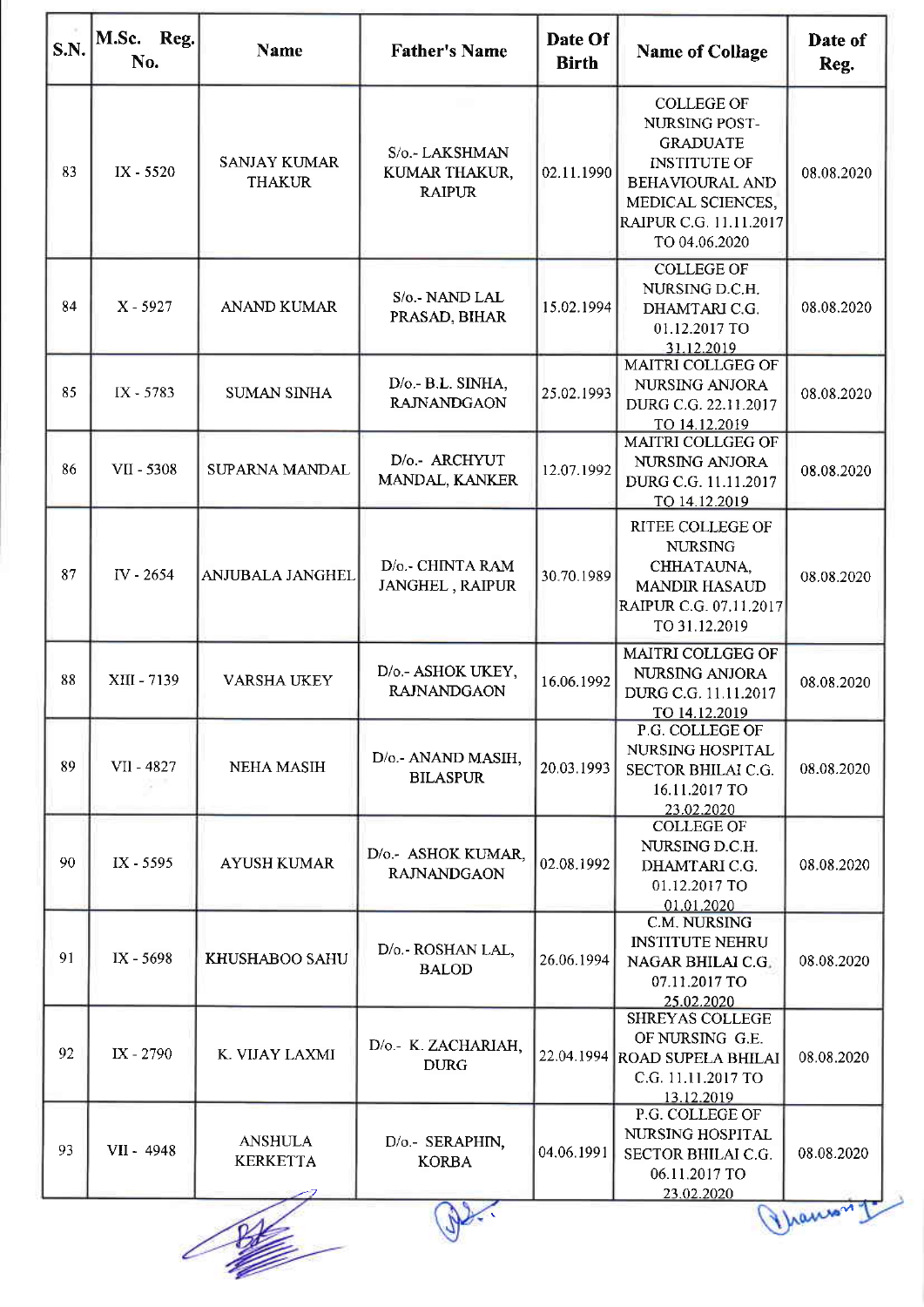| S.N. | M.Sc.<br>Reg.<br>No. | <b>Name</b>                        | <b>Father's Name</b>                               | Date Of<br><b>Birth</b> | <b>Name of Collage</b>                                                                                                  | Date of<br>Reg. |
|------|----------------------|------------------------------------|----------------------------------------------------|-------------------------|-------------------------------------------------------------------------------------------------------------------------|-----------------|
| 94   | VII - 5018           | <b>RAJANI</b>                      | D/o.- GOVARDHAN,<br><b>KORBA</b>                   |                         | <b>SHREYAS COLLEGE</b><br>OF NURSING G.E.<br>03.06.1992 ROAD SUPELA BHILAI<br>C.G. 11.11.2017 TO<br>13.12.2019          | 08.08.2020      |
| 95   | VII - 4774           | <b>NAGESHWAR</b>                   | S/o.- SHANKAR LAL,<br><b>RAIPUR</b>                | 04.09.1992              | SHRI SATHYA SAI<br><b>SANJEEVANI</b><br><b>INSTITUTE OF</b><br>NURSING, NAYA<br>RAIPUR C.G. 15.11.2017<br>TO 15.11.2019 | 08.08.2020      |
| 96   | IX - 5693            | <b>KAVITA</b>                      | D/o.- MOHAN LAL,<br>MAHASAMUND                     | 07.10.1993              | APOLLO COLLEGE OF<br><b>NURSING ANJORA</b><br>DURG C.G. 24.11.2017<br>TO 16.12.2019                                     | 08.08.2020      |
| 97   | VII - 5020           | <b>MANKUNWAR</b>                   | D/o.- RAM SINGH,<br><b>KORBA</b>                   |                         | <b>SHREYAS COLLEGE</b><br>OF NURSING G.E.<br>01.06.1992 ROAD SUPELA BHILAI<br>C.G. 11.11.2017 TO<br>13.12.2019          | 08.08.2020      |
| 98   | IXI - 6326           | <b>JONITA TIGGA</b>                | D/o.- JAMES TIGGA,<br><b>JASHPUR</b>               | 30.10.1992              | GOVT. COLLEGE OF<br>NURSING, RAIGARH<br>C.G. 07.11.2017 TO<br>14.12.2019                                                | 08.08.2020      |
| 99   | $X - 6184$           | <b>KHOMIN</b>                      | D/o.- PURUSHITTAM,<br><b>BALOD</b>                 | 14.01.1994              | <b>GOVT. COLLEGE OF</b><br>NURSING,<br>JAGDALPUR C.G.<br>11.11.2017 TO<br>13.12.2019                                    | 08.08.2020      |
| 100  | IX - 5700            | REKHA CHAND                        | D/o.- GAIND LAL,<br><b>RAJNANDGAON</b>             | 09.01.1990              | <b>MAITRI COLLGEG OF</b><br>NURSING ANJORA<br>DURG C.G. 20.11.2017<br>TO 16.12.2019                                     | 08.08.2020      |
| 101  | XI - 4636            | <b>KANTI DHRUW</b>                 | D/o.- JEEVAN LAL<br>DHRUW, RAIPUR                  | 01.07.1987              | <b>GOVT. COLLEGE OF</b><br>NURSING, RAIGARH<br>C.G. 11.11.2017 TO<br>14.12.2019                                         | 08.08.2020      |
| 102  | IX - 5967            | <b>MAHESHWAR</b><br><b>BHARTI</b>  | S/o.- GAJPATI LAL<br><b>BHARTI, KORBA</b>          | 07.06.1993              | APOLLO COLLEGE OF<br>NURSING ANJORA<br>DURG C.G. 22.09.2017<br>TO 16.12.2019                                            | 08.08.2020      |
| 103  | $IX - 6180$          | <b>EKTA BAGH</b>                   | D/o.- PRADEEP BAGH,<br><b>DURG</b>                 | 25.01.1994              | APOLLO COLLEGE OF<br>NURSING ANJORA<br>DURG C.G. 24.11.2017<br>TO 16.12.2019                                            | 08.08.2020      |
| 104  | $VI - 4168$          | TRIPTI LATA<br><b>GOARYA</b>       | D/o.- MILAN SINGH<br>GOARYA,<br><b>RAJNANDGAON</b> | 04.01.1992              | GOVT. COLLEGE OF<br>NURSING, RAIPUR<br>C.G. 11.11.2017 TO<br>25.02.2020                                                 | 08.08.2020      |
| 105  | $VI - 4167$          | SADHANA KASHYAP                    | D/o.- NEELKANTH<br>KASHYAP,<br><b>GARIYABAND</b>   | 19.01.1992              | <b>GOVT. COLLEGE OF</b><br>NURSING, RAIGARH<br>C.G. 11.11.2017 TO<br>14.12.2019                                         | 08.08.2020      |
| 106  | XIII - 7200          | <b>KAUSHILYA</b><br><b>KORCHEY</b> | D/o.- HARI NARAYAN,<br><b>KORIYA</b>               | 03.02.1992              | GOVT. COLLEGE OF<br>NURSING, RAIGARH<br>C.G. 11.11.2017 TO<br>14.12.2019                                                | 14.08.2020      |
|      |                      |                                    |                                                    |                         |                                                                                                                         | Thamonty        |

**States** 

(2)